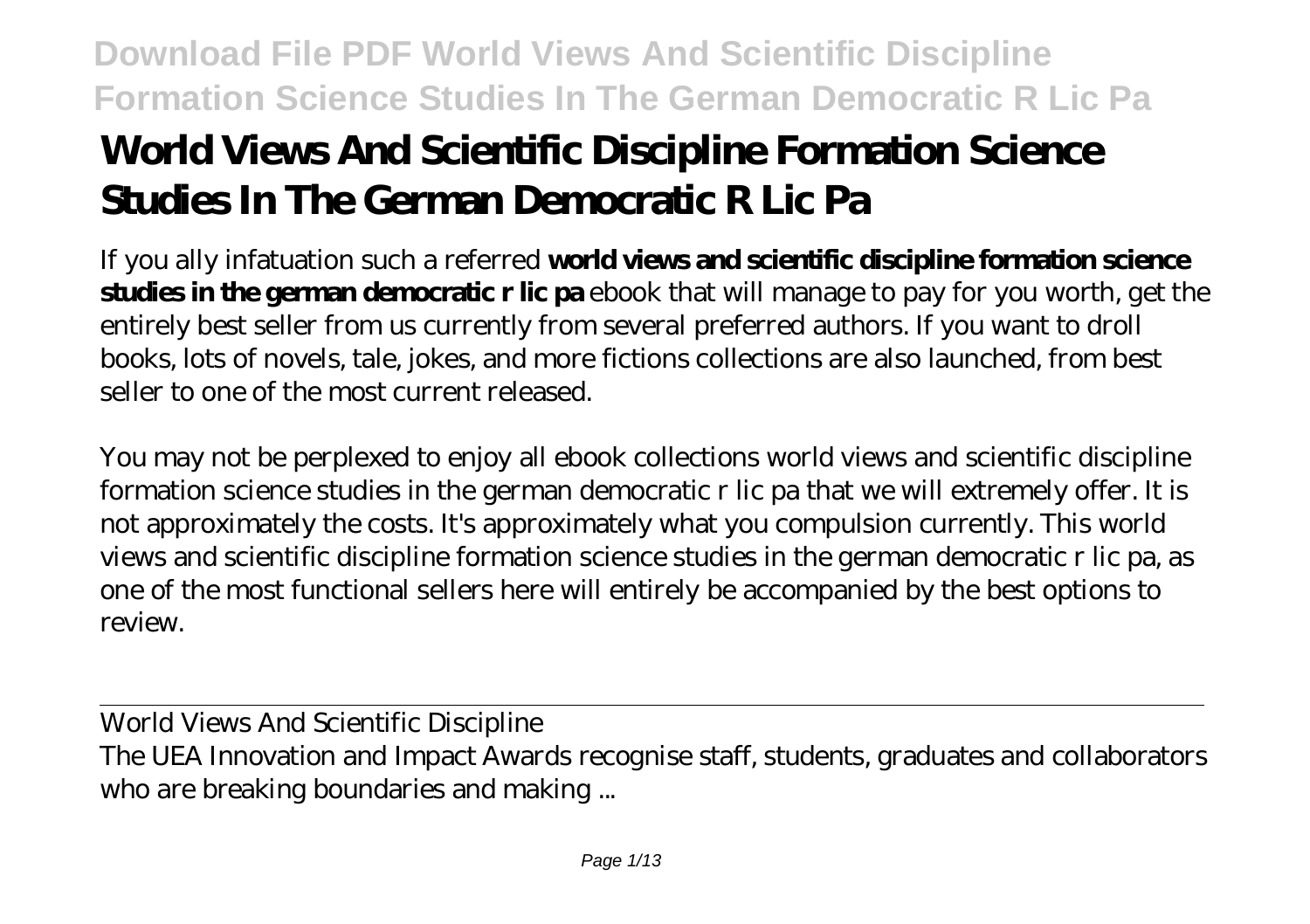Making an impact: how local researchers are changing the world Conservative journalist Christopher Rufo has helped incite a right-wing uproar over racism education with a mix of dramatic, dodgy reporting.

How to Manufacture a Moral Panic Science teaching should accurately reflect discipline it is teaching ... If students are struggling to integrate their world views then they will need an accurate picture of what science is ...

Why Evolution Must Not Be Ignored Yoder Anthropological interest in non-Western knowledge dates from the very beginning of the discipline ... The holistic and systemic worldview of traditional knowledge, which... What comprises local ...

Local Science Vs Global Science: Approaches to Indigenous Knowledge in International Development

The discipline of molecular and phylogenetic evolution emerged ... Any type of nonnatural agent is incompatible with the worldview of scientific discourse. I once had to explain: "This is an ...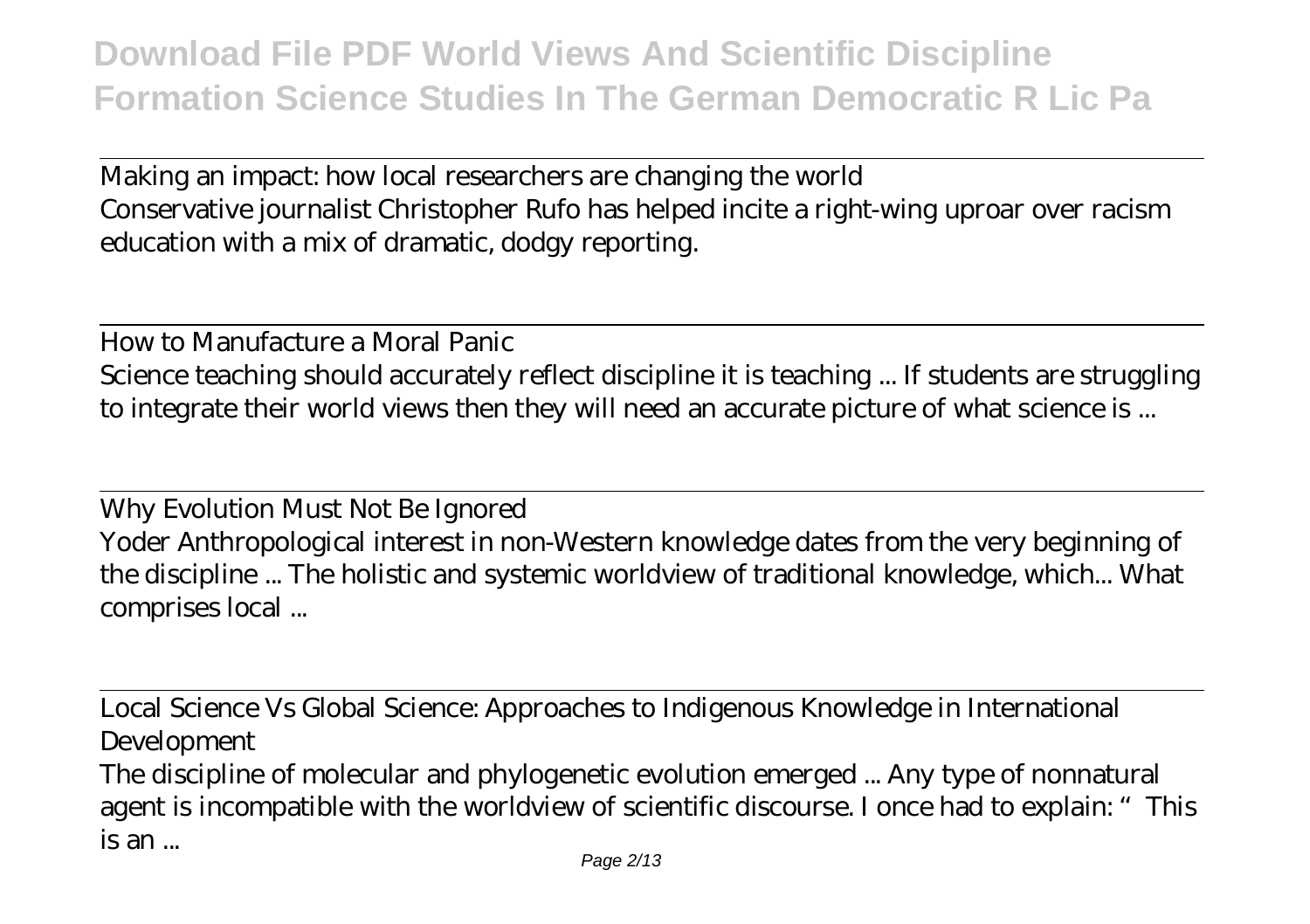Carlos Guerra Schrago: The theory and practice of evolution We didn't take a science class, but we learned scientific principles and ... and I really enjoy that part of my worldview. You learn self-discipline at a young age. I was never told outright ...

20 Reasons It's Awesome Growing Up Gifted This page serves as a resource for faculty teaching in the core areas or developing a new course for the core. On this page, faculty can find: the current learning objectives for each core area ...

Rubrics, Reports, and Guidelines Multiply this engagement with however many contributors over the years and one can soon grasp where the time went: helping to shape a generation of scholars in the sf discipline ... sf engages the ...

The Productive Convergence of SF Criticism and Critical Theory Every scientific discipline ... And it tends to suffer from a techno-utopian worldview — this Page 3/13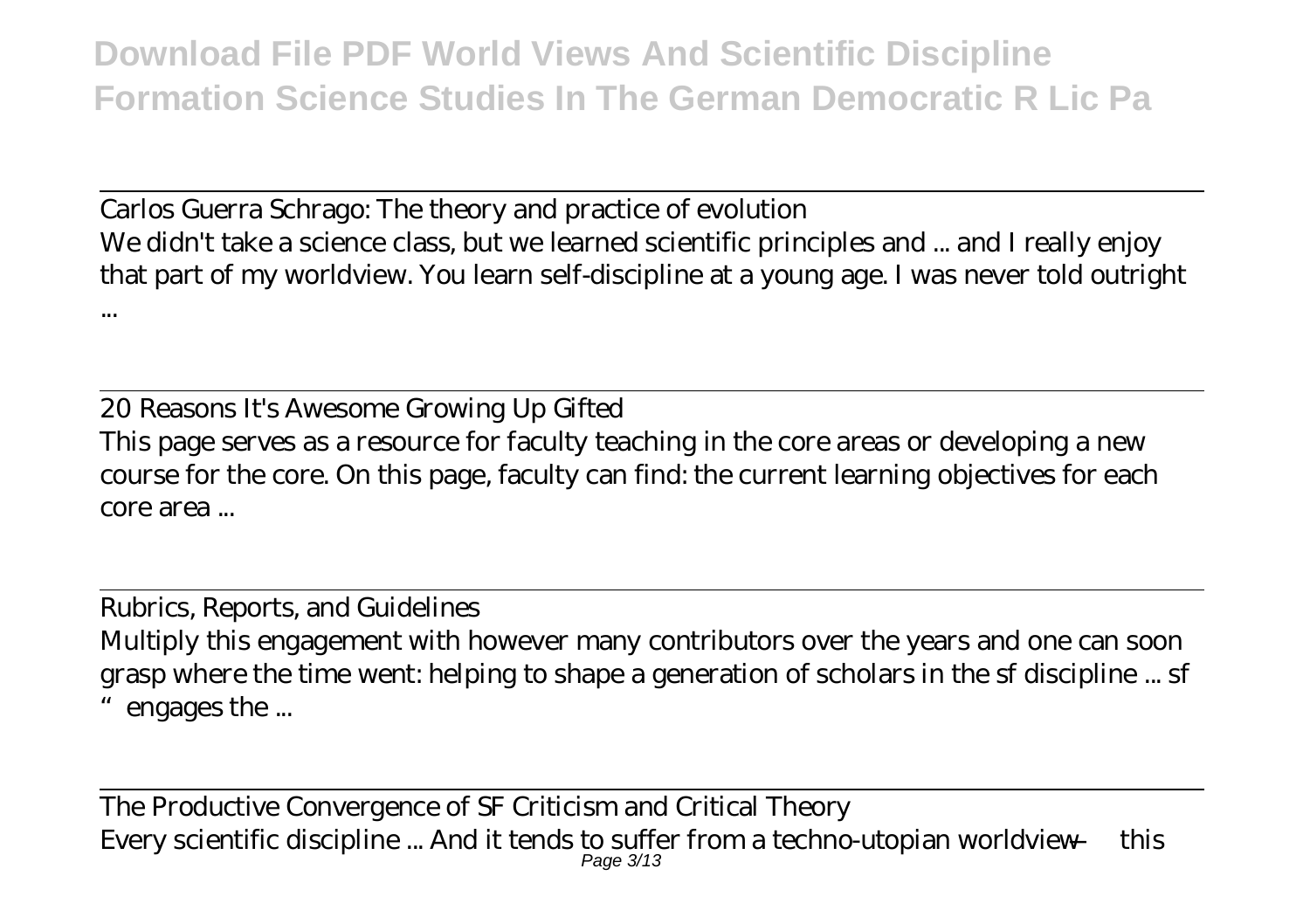idea that technology can solve all our problems, which we're seeing lately is not the case.

Expert: Online Disinfo Now Targeting COVID-19, Black Lives Matter The Core Curriculum Learning Goals and Objectives guide course development, student learning activities, and assignments. The learning goals and objectives were created by Core faculty. The learning ...

Learning Goals and Objectives It systematically surveys the key concepts, models and findings of the various scientific disciplines with respect to ... is introduced and used as an integrating tool. Stories and worldviews are used ...

Sustainability Science A scientific discipline called "archaeoastronomy ... danger of falling into a popular trap of reflecting our current world views, methods and ideas into the past. Insight into mythology ...

From the pyramids to Stonehenge – were prehistoric people astronomers? Apologetics is thus primarily a theoretical discipline, though it has a practical ... assaulted Page 4/13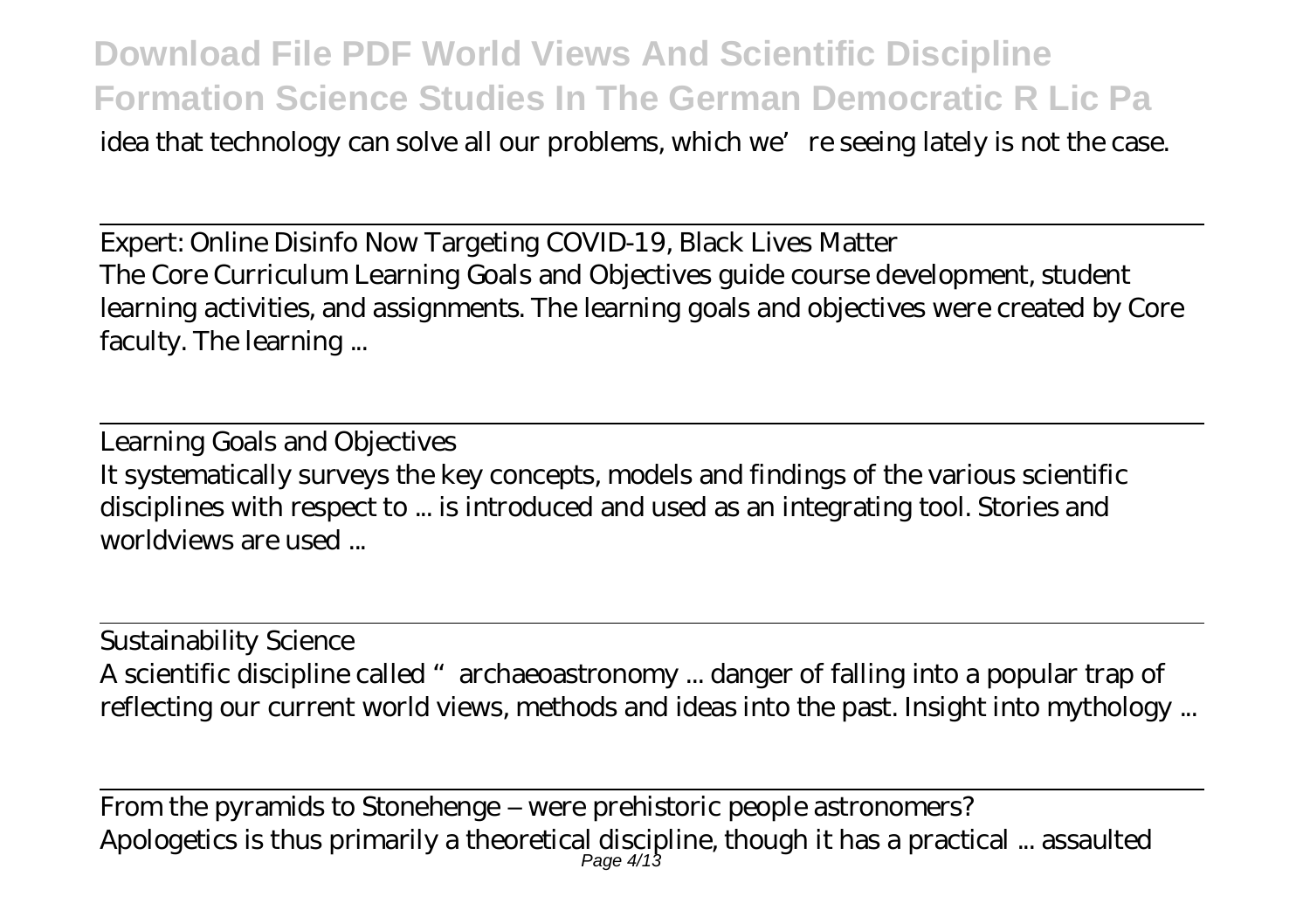with every manner of non-Christian worldview coupled with an overwhelming relativism.

Reasonable Faith Students can choose to pursue: a concurrent major in ENR, earned alongside an approved baccalaureate degree in any other discipline, or B.S. in ENR ... personal values and integrated into student's ...

The various efforts to develop a Marxist philosophy of science in the one time 'socialist' countries were casualties of the Cold War. Even those who were in no way Marxists, and those who were undogmatic in their Marxisms, now confront a new world. All the more harsh is it for those who worked within the framework imposed upon professional philosophy by the official ideology. Here in this book, we are concerned with some 31 colleagues from the late German Democratic Republic, representative in their scholarship of the achievements of a curiously creative while dismayingly repressive period. The literature published in the GDR was blossoming, certainly in the final decade, but it developed within a totalitarian regime where personal careers either advanced or faltered through the private protection or denunciation of mentors. We will never know how many good minds did not enter the field of philosophy in the first place due to their prudent judgments that there was a virtual requirement that the candidate join the Socialist Unity (i.e. Communist) Party. Among those Page 5/13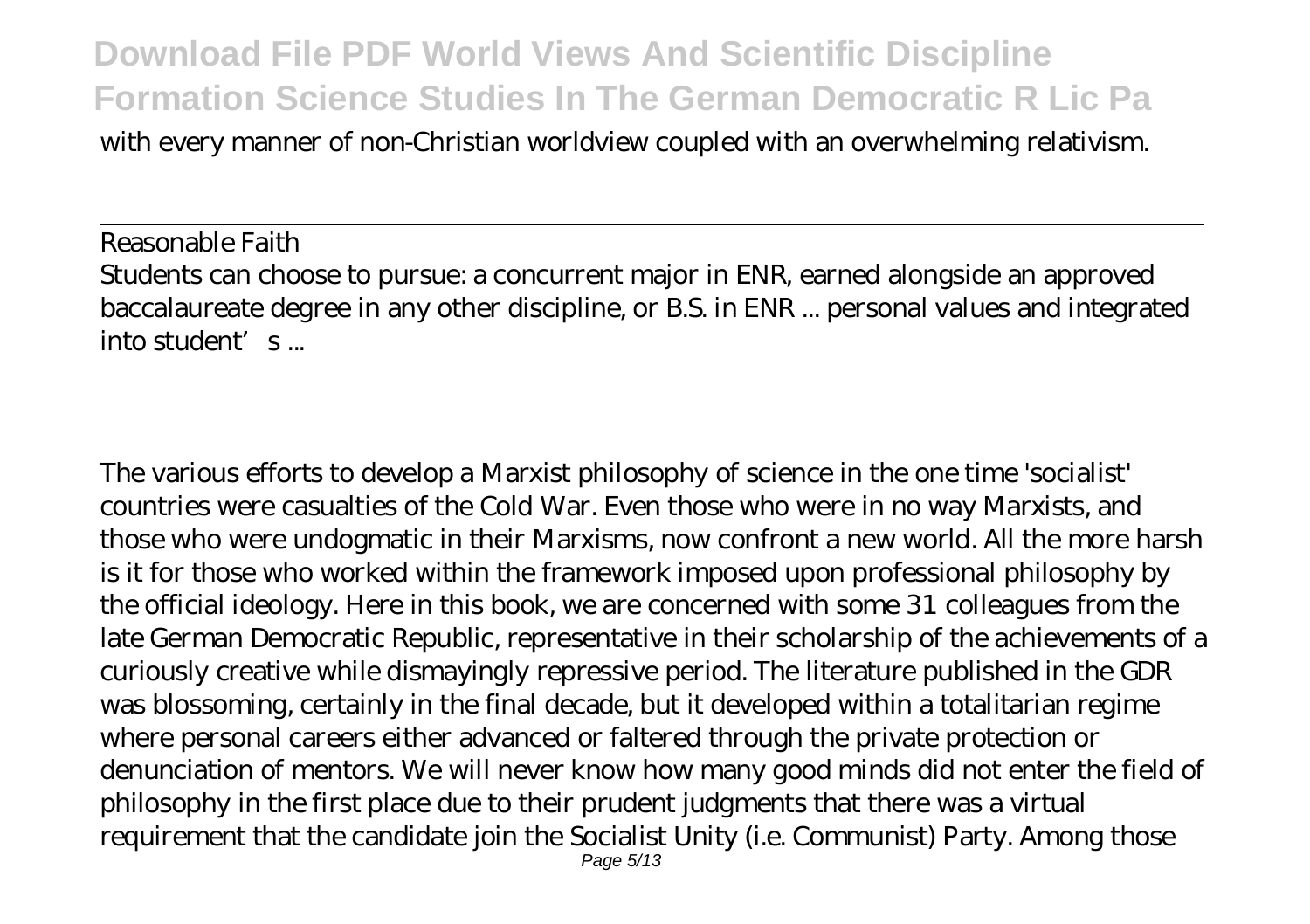who started careers and were sidetracked, the record is now beginning to be revealed; and for the rest, the price of 'doing philosophy' was mostly silence in the face of harassments the likes of which make academic politics in the West seem child's play.

The need to manage, analyze, and extract knowledge from data is pervasive across industry, government, and academia. Scientists, engineers, and executives routinely encounter enormous volumes of data, and new techniques and tools are emerging to create knowledge out of these data, some of them capable of working with real-time streams of data. The nation's ability to make use of these data depends on the availability of an educated workforce with necessary expertise. With these new capabilities have come novel ethical challenges regarding the effectiveness and appropriateness of broad applications of data analyses. The field of data science has emerged to address the proliferation of data and the need to manage and understand it. Data science is a hybrid of multiple disciplines and skill sets, draws on diverse fields (including computer science, statistics, and mathematics), encompasses topics in ethics and privacy, and depends on specifics of the domains to which it is applied. Fueled by the explosion of data, jobs that involve data science have proliferated and an array of data science programs at the undergraduate and graduate levels have been established. Nevertheless, data science is still in its infancy, which suggests the importance of envisioning what the field might look like in the future and what key steps can be taken now to move data science education in that direction. This study will set forth a vision for the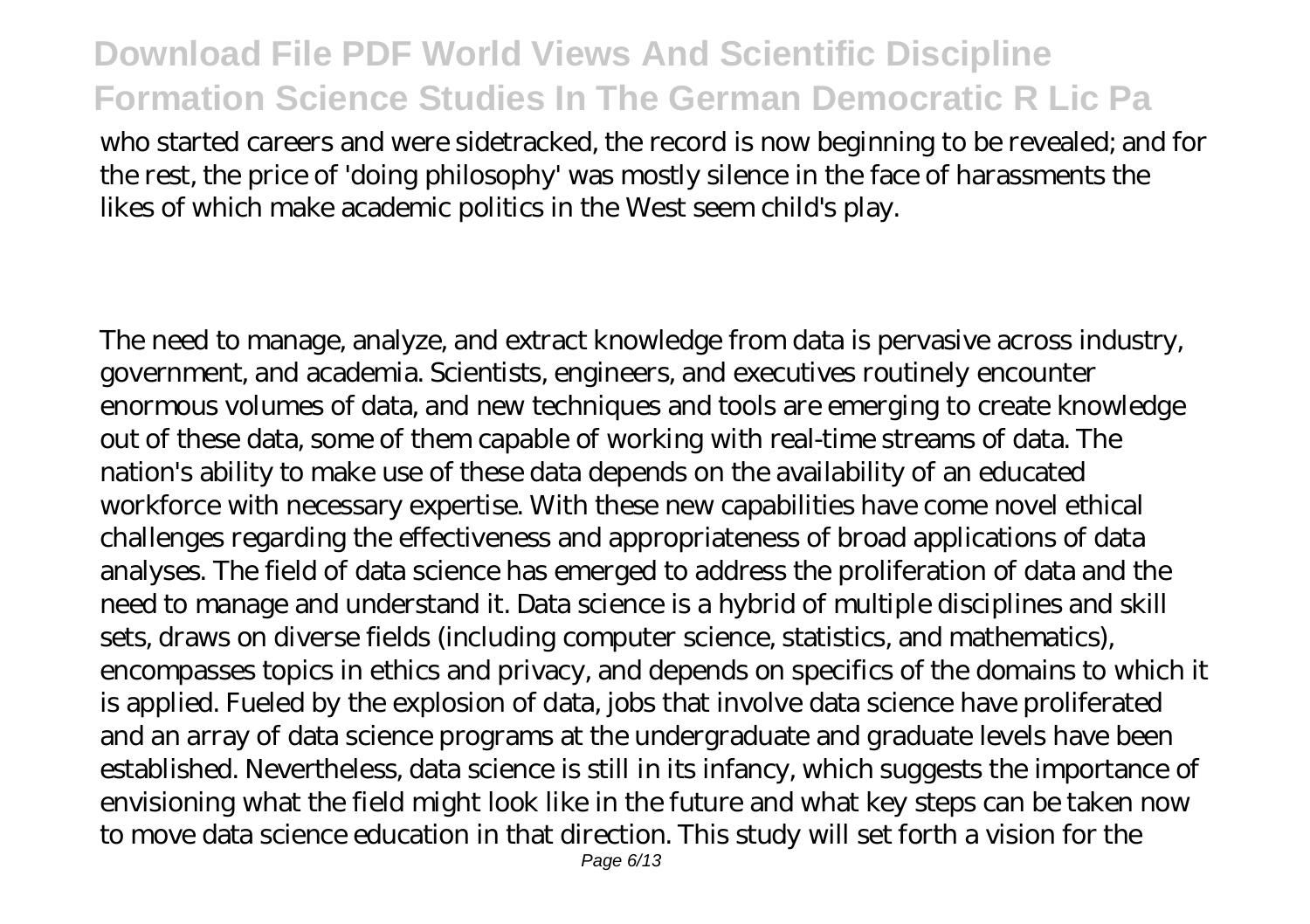emerging discipline of data science at the undergraduate level. This interim report lays out some of the information and comments that the committee has gathered and heard during the first half of its study, offers perspectives on the current state of data science education, and poses some questions that may shape the way data science education evolves in the future. The study will conclude in early 2018 with a final report that lays out a vision for future data science education.

This volume presents current thoughts, research, and findings that were presented at a summit focusing on energy as a cross-cutting concept in education, involving scientists, science education researchers and science educators from across the world. The chapters cover four key questions: what should students know about energy, what can we learn from research on teaching and learning about energy, what are the challenges we are currently facing in teaching students this knowledge, and what needs be done to meet these challenges in the future? Energy is one of the most important ideas in all of science and it is useful for predicting and explaining phenomena within every scientific discipline. The challenge for teachers is to respond to recent policies requiring them to teach not only about energy as a disciplinary idea but also about energy as an analytical framework that cuts across disciplines. Teaching energy as a crosscutting concept can equip a new generation of scientists and engineers to think about the latest cross-disciplinary problems, and it requires a new approach to the idea of energy. This book examines the latest challenges of K-12 teaching about energy, including how a comprehensive understanding of energy can be developed. The authors present innovative strategies for learning and teaching about energy,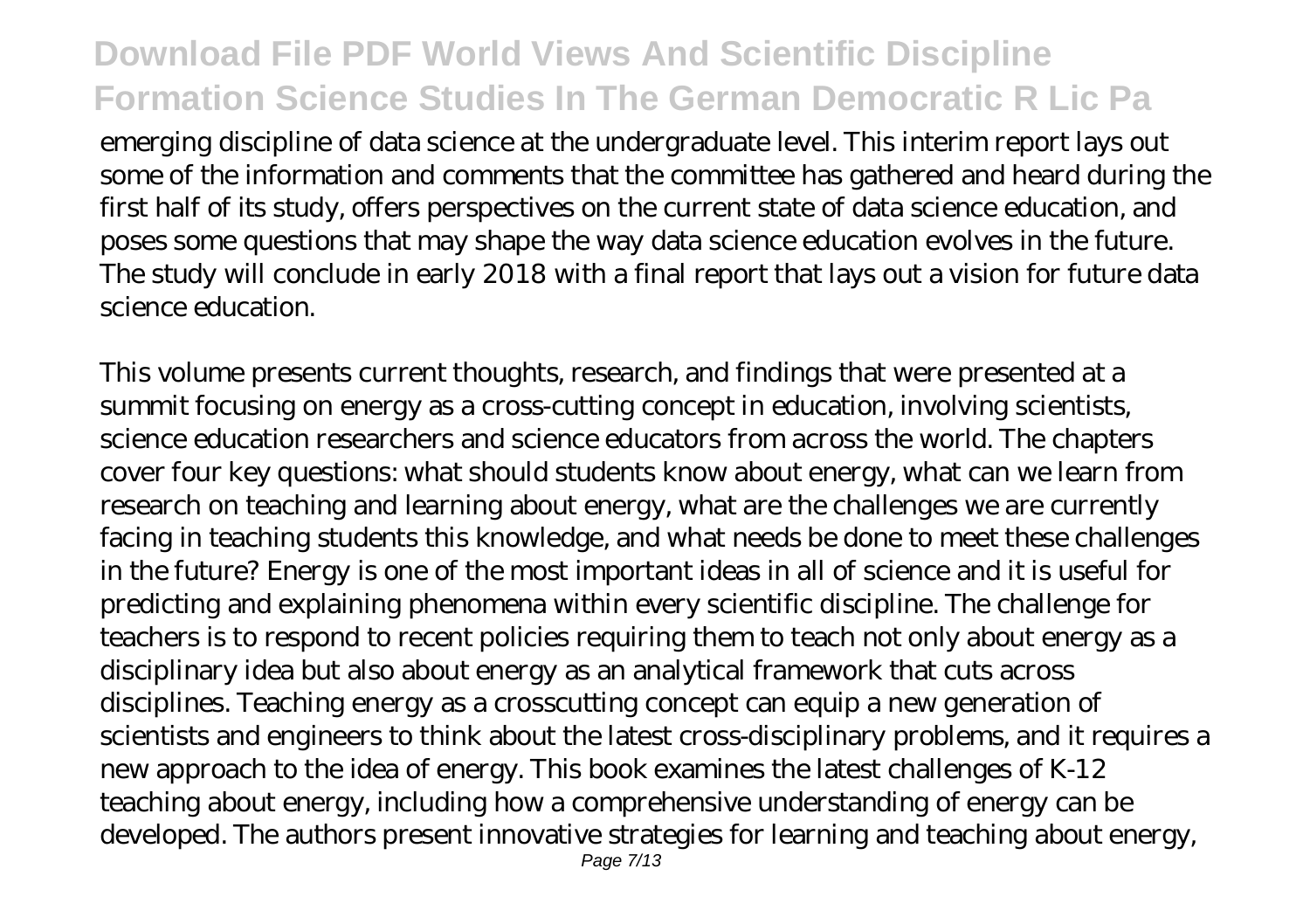revealing overlapping and diverging views from scientists and science educators. The reader will discover investigations into the learning progression of energy, how understanding of energy can be examined, and proposals for future directions for work in this arena. Science teachers and educators, science education researchers and scientists themselves will all find the discussions and research presented in this book engaging and informative.

This study explored scientists' epistemological views of science and compared views based upon scientists' discipline area and primary investigative approach. Participants were 24 scientists, averaging 25 years research experience, representing four discipline areas: life science (10), Earth and space science (5), physics (5), chemistry (5); and four investigative approaches: experimental (10), nonexperimental (5), combination (5), theoretical (4). Views of nature of science (NOS) and scientific inquiry (NOSI) were assessed through two open-ended questionnaires, the VNOS-Sci and the VOSI-Sci, and interviews. The analysis revealed 16 categories of scientists' NOS/NOSI views that are applicable across the science disciplines and contexts of this study. The results show that these participants' epistemological views of science are complex and sophisticated, "informed" in some areas, but not necessarily. On a level of broad generality, scientists' views are as similar within as across groups, demonstrating overall consistency in how these scientists' view the 16 categories of NOS/NOSI. Views expressed are contextiialized within science practices. However, there are variations in finer details of description and applicability. Some variation is related to contextual issues of discipline anchor research approach, yet no overarching pattern emerges to explain all the tendencies. With a few exceptions, variances are idiosyncratic, emerging at Page  $\bar{8}/13$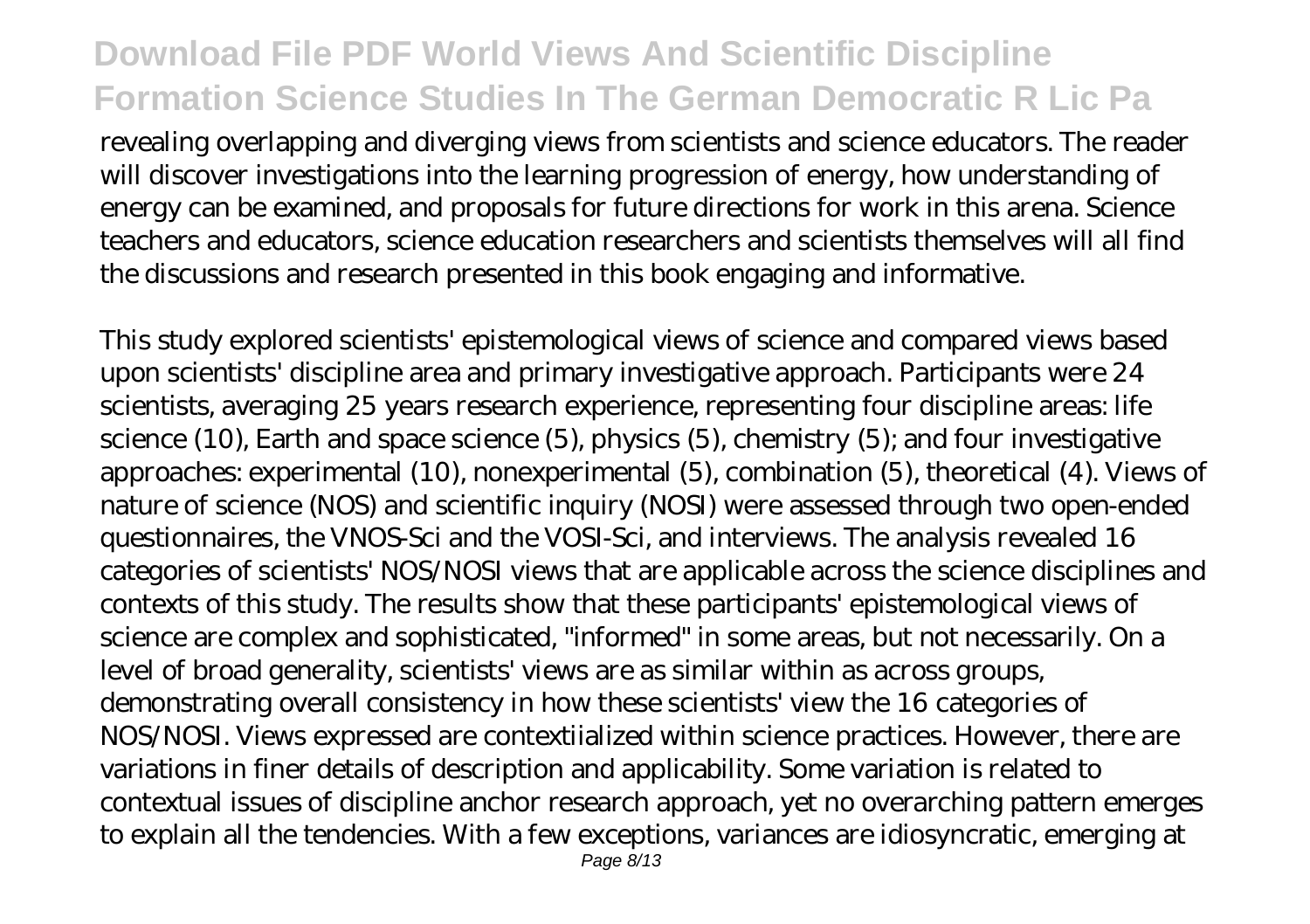levels of specificity tied to individual contexts and experiences. Such finer levels of specificity and sophistication are deemed impractical for the K-12 science classroom. Exceptions include views of justification and reproducibility. Results suggest that explicit/reflective instruction should target general NOS/NOSI instruction emphasizing connections among aspects and inquiry contexts. Variety in inquiry experiences is recommended. Teachers should raise awareness that some epistemological features of science demonstrate variability depending on the type of investigation and system under study. As such, learners need exposure and explicit/reflective instruction that promotes inclusive views of authentic science practices. Secondly, results demonstrate a variety of authentic science contexts are appropriate for addressing core features of and interdependencies among NOS/NOSI. Thirdly, the results suggest consensus on categories of NOS and scientific inquiry. Finally, this study enhances understanding of the scientific community and authentic practices of science; elements that enable teachers to connect real-world science to classroom science.

This book--an edited compilation of twenty-nine essays--focuses on the difference(s) that a Christian worldview makes for the disciplines or subject areas normally taught in liberal arts colleges and universities. Three initial chapters of introductory material are followed by twenty-six essays, each dealing with the essential elements or issues in the academic discipline involved. These individual essays on each discipline are a unique element of this book. These essays also treat some of the specific differences in perspective or procedure that a biblically informed, Christian perspective brings to each discipline. Christian Worldview and the Academic Disciplines is intended principally as an introductory textbook in Christian Page  $9/13$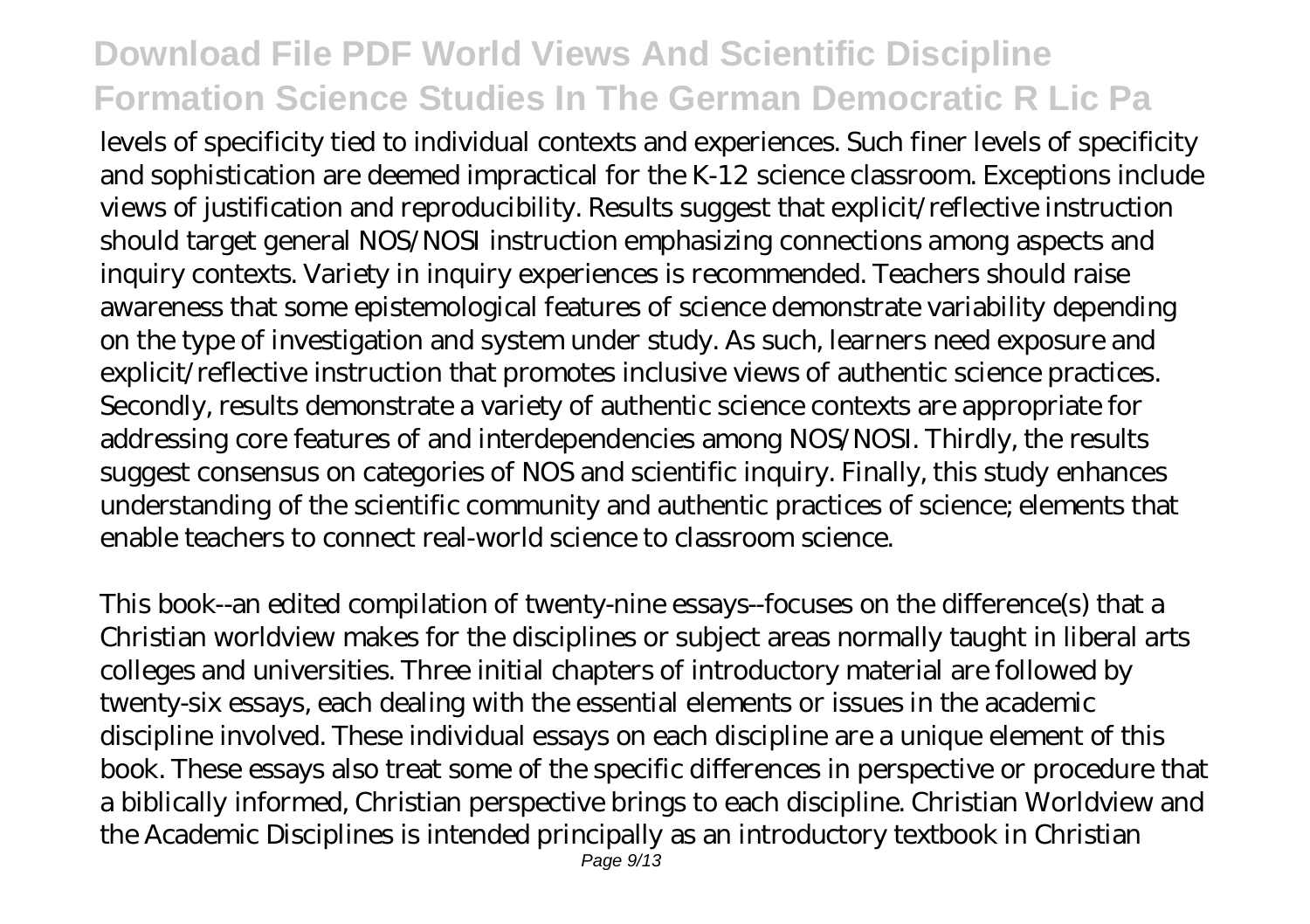worldview courses for Christian college or university students. This volume will also be of interest to Christian students in secular post-secondary institutions, who may be encountering challenges to their faith--both implicit and explicit--from peers or professors who assume that holding a strong Christian faith and pursuing a rigorous college or university education are essentially incompatible. This book should also be helpful for college and university professors who embrace the Christian faith but whose post-secondary academic background--because of its secular orientation--has left them inadequately prepared to intelligently apply the implications of their faith to their particular academic specialty. Such specialists, be they professors or upper-level graduate students, will find the extensive bibliographies of recent scholarship at the end of the individual chapters particularly helpful.

The National Science Foundation funded a synthesis study on the status, contributions, and future direction of discipline-based education research (DBER) in physics, biological sciences, geosciences, and chemistry. DBER combines knowledge of teaching and learning with deep knowledge of discipline-specific science content. It describes the discipline-specific difficulties learners face and the specialized intellectual and instructional resources that can facilitate student understanding. Discipline-Based Education Research is based on a 30-month study built on two workshops held in 2008 to explore evidence on promising practices in undergraduate science, technology, engineering, and mathematics (STEM) education. This book asks questions that are essential to advancing DBER and broadening its impact on undergraduate science teaching and learning. The book provides empirical research on undergraduate teaching and learning in the sciences, explores the extent to which this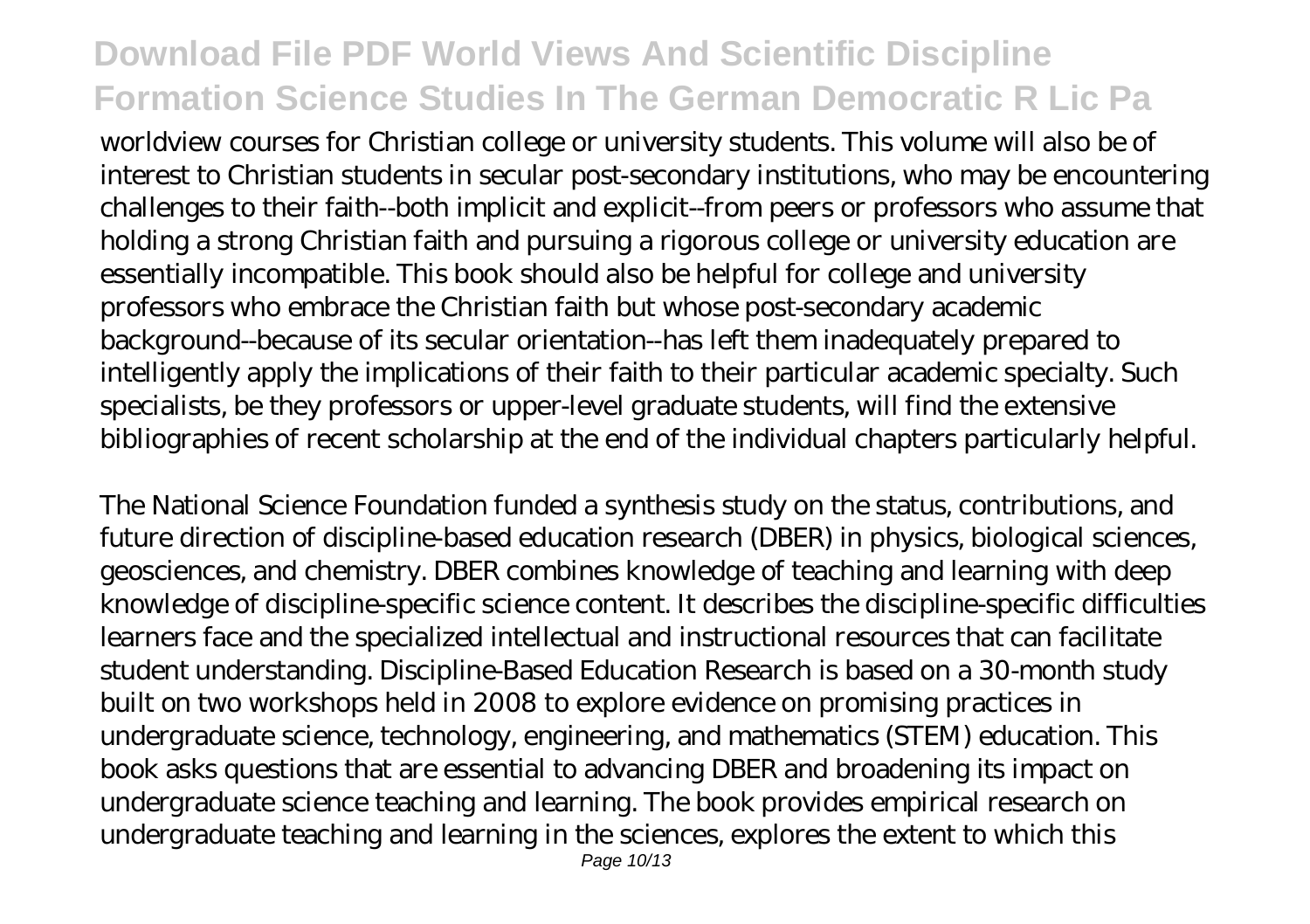research currently influences undergraduate instruction, and identifies the intellectual and material resources required to further develop DBER. Discipline-Based Education Research provides guidance for future DBER research. In addition, the findings and recommendations of this report may invite, if not assist, post-secondary institutions to increase interest and research activity in DBER and improve its quality and usefulness across all natural science disciples, as well as guide instruction and assessment across natural science courses to improve student learning. The book brings greater focus to issues of student attrition in the natural sciences that are related to the quality of instruction. Discipline-Based Education Research will be of interest to educators, policy makers, researchers, scholars, decision makers in universities, government agencies, curriculum developers, research sponsors, and education advocacy groups.

The present volume is part of the 'Worldviews, Science and Us' series of proceedings. It contains selected contributions on the subject of bridging knowledge and its implications for our perspectives of the world. This volume also represents the proceedings of the interdisciplinary stream of the international workshop (Part 1) Times of Entanglement, 21–22 September 2010 at the Minsheng Art Museum in Shanghai, People's Republic of China in the context of the Shanghai World Expo 2010 and, related cutting-edge investigations in the quantum paradigm from discussion panels organized by the Leo Apostel Center for Interdisciplinary studies within the framework of the ' Research on the Construction of Integrating Worldviews' research community set up by the Flanders Fund for Scientific Research. Further information about this research community and a full list of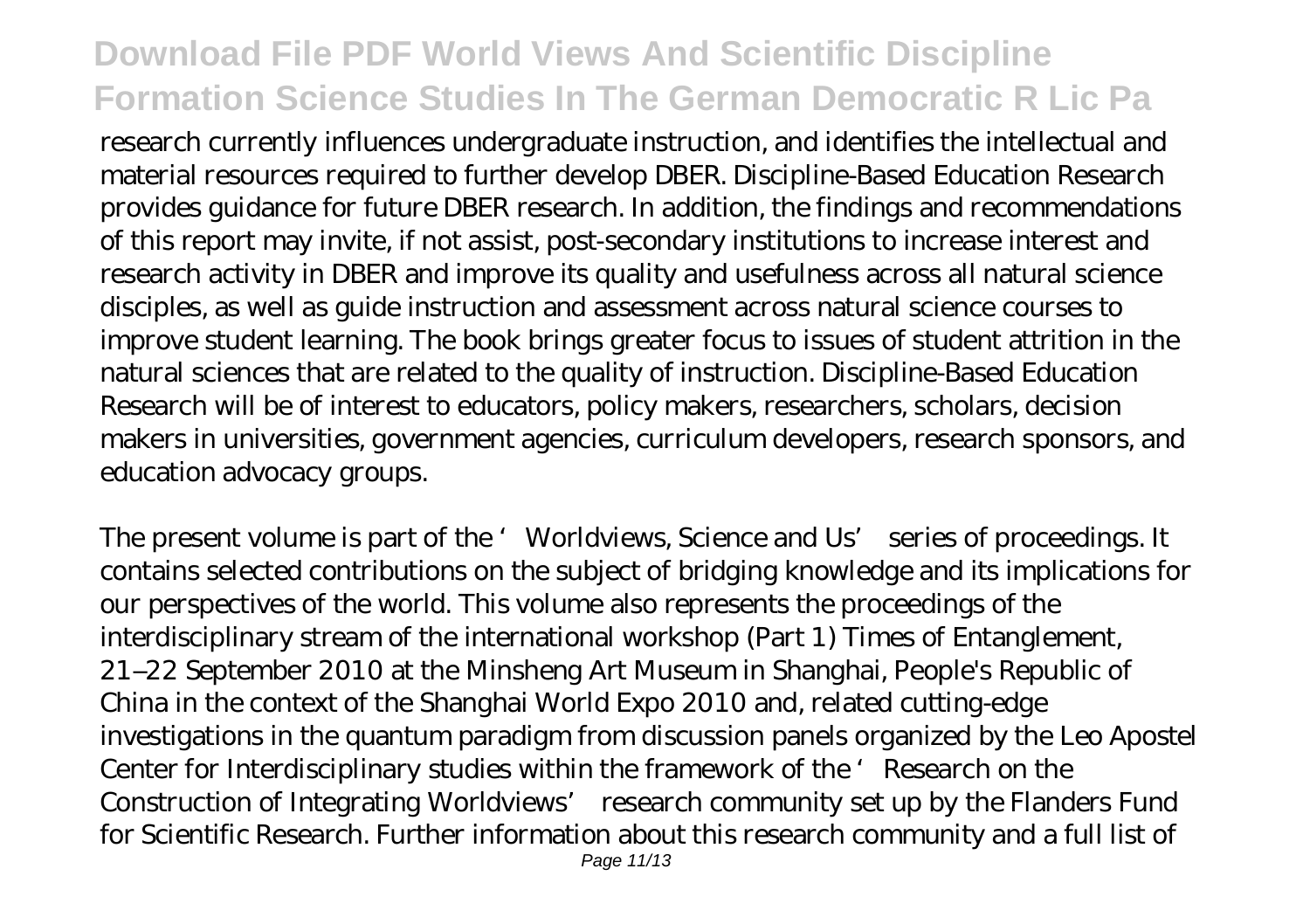the associated international research centers can be found at http: //www.vub.ac.be/CLEA/res/worldviews/.

Didactics of Mathematics as a Scientific Discipline describes the state of the art in a new branch of science. Starting from a general perspective on the didactics of mathematics, the 30 original contributions to the book, drawn from 10 different countries, go on to identify certain subdisciplines and suggest an overall structure or `topology' of the field. The book is divided into eight sections: (1) Preparing Mathematics for Students; (2) Teacher Education and Research on Teaching; (3) Interaction in the Classroom; (4) Technology and Mathematics Education; (5) Psychology of Mathematical Thinking; (6) Differential Didactics; (7) History and Epistemology of Mathematics and Mathematics Education; (8) Cultural Framing of Teaching and Learning Mathematics. Didactics of Mathematics as a Scientific Discipline is required reading for all researchers into the didactics of mathematics, and contains surveys and a variety of stimulating reflections which make it extremely useful for mathematics educators and teacher trainers interested in the theory of their practice. Future and practising teachers of mathematics will find much to interest them in relation to their daily work, especially as it relates to the teaching of different age groups and ability ranges. The book is also recommended to researchers in neighbouring disciplines, such as mathematics itself, general education, educational psychology and cognitive science.